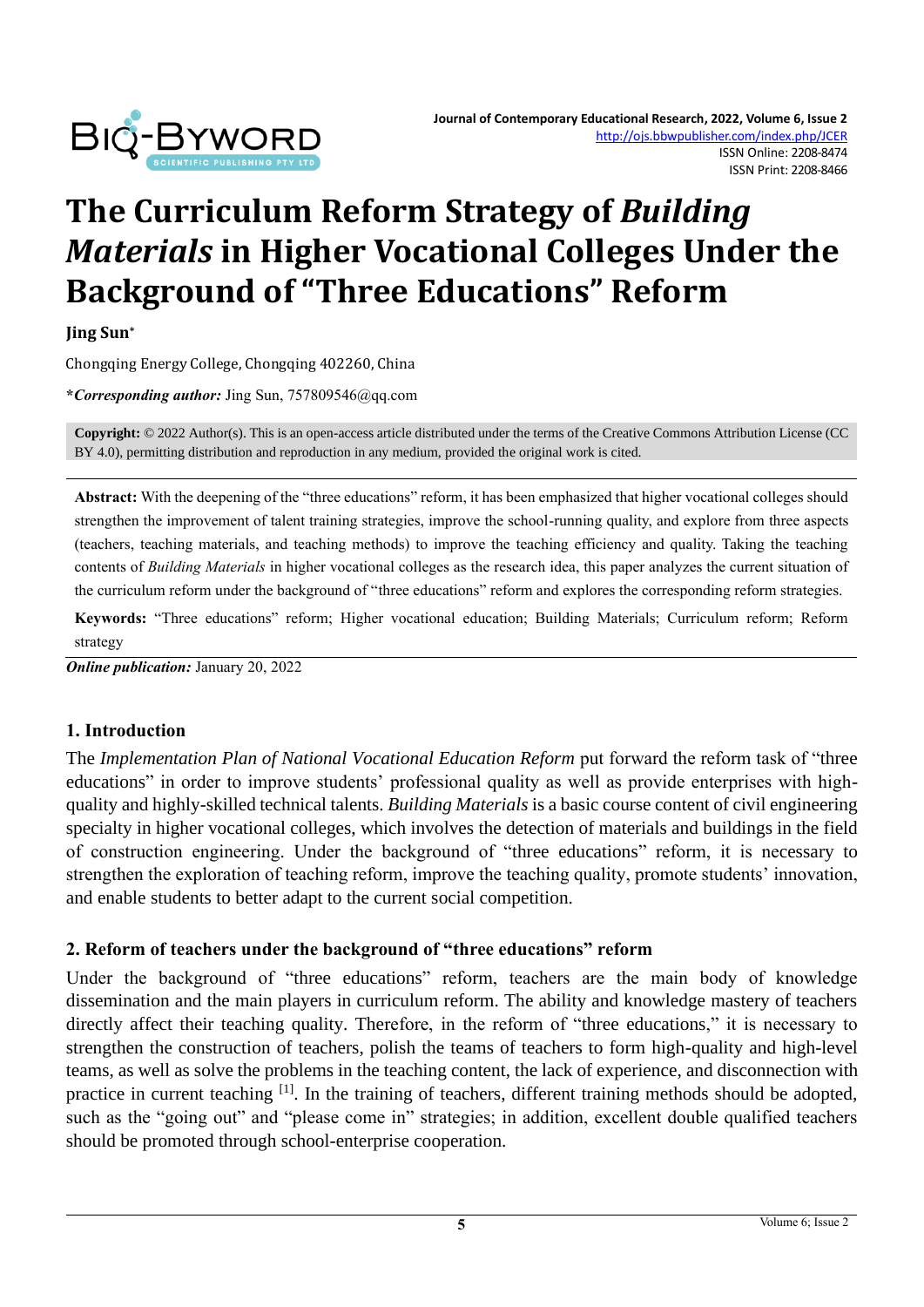In regard to the "going out" strategy, it is mainly to send teachers to learn from enterprises and improve their practical skills. From the recruitment of teachers in recent years, the proportions of postgraduates and doctoral students are relatively high, indicating that colleges and universities tend to look out for excellent talents, but these talents often enter colleges and universities directly after completing their studies, thus lacking practical experience [2]. In the construction engineering technology specialty, more emphasis is placed on practical and on-site teaching. For teachers, the most direct way to improve their practical teaching skill is for them to gain on-the-job experiences in construction enterprises through schoolenterprise cooperation as well as master the workflow of each link in construction enterprises, in order to be competent for future practical teaching. At the same time, in the process of practice, teachers also need to obtain the inspection qualification certificate and engineer's certificate. Teachers should take advantage of their holidays to get involved in enterprise rotation, ensure their sensitivity to the development of the construction industry, as well as strengthen the enrichment of their own knowledge system and the expansion of professional knowledge. In addition, double qualified teacher teams should be formed <sup>[3]</sup>.

In regard to the "please come in" strategy, the purpose is to hire enterprise personnel and professional technicians to serve as practical teachers in colleges, so that these professionals can communicate face to face with the students and solve their problems and doubts <sup>[4]</sup>. At the same time, it is necessary to strengthen the improvement of professional teachers' engineering quality and lay the foundation for the construction of double qualified teachers through the guidance of enterprise professionals. There is also a need to communicate with frontline employees to promote the growth of teachers. At the same time, the teaching of part-time employees from frontline enterprises can guarantee the vividness of course teaching and improve students' experience in terms of knowledge and technology.

# **3. Reform of teaching methods under the background of "three educations" reform**

Under the background of "three educations" reform, the reform of teaching methods is the core of the teaching reform. The most obvious issues in the teaching methods of *Building Materials* in higher vocational colleges are as follows: first, there is a serious disconnection between theoretical teaching and practical teaching, in which unified practical practice is often carried out after theoretical teaching; second, training is not closely linked to on-the-job teaching; in addition, the on-the-spot training and testing contents and instruments in the education are inconsistent with the actual project, and they do not meet the post requirements; third, the performance evaluation of students is single, and the proportion of practical evaluation content in students' teaching evaluation is relatively small, which has a poor effect on the improvement of students' practical skills; thus, it is not conducive to the cultivation of students' innovative skills <sup>[5]</sup>. It is necessary to consider these three aspects in the reform of teaching methods. It is possible to strengthen students' learning and expand their scope of knowledge by adopting double mixed methods of theory and practice as well as online and offline teaching. However, in actual teaching, under the influence of teaching conditions and other aspects, practical teaching often focuses on experiments after completing theoretical teaching. The knowledge contents of *Building Materials* are relatively astringent and boring; hence, it is difficult to help students understand only through explanation. Therefore, the organization and observation of practical activities are required for students to have a deeper understanding of the subject <sup>[6]</sup>. In teaching, the combination of theory and practice can be adopted; projects can be assumed as the guidance, while tasks can be assumed as the drive; an integrated teaching mode of combining theory and practice should be implemented, and practical teaching contents should be transferred from traditional classroom to the laboratory, so that teachers can show the students the materials and explain relevant theories at the same time, stimulate students' interest in learning, as well as deepen students' impression. For example, in explaining steel testing, different types of reinforcement samples can be prepared in advance for students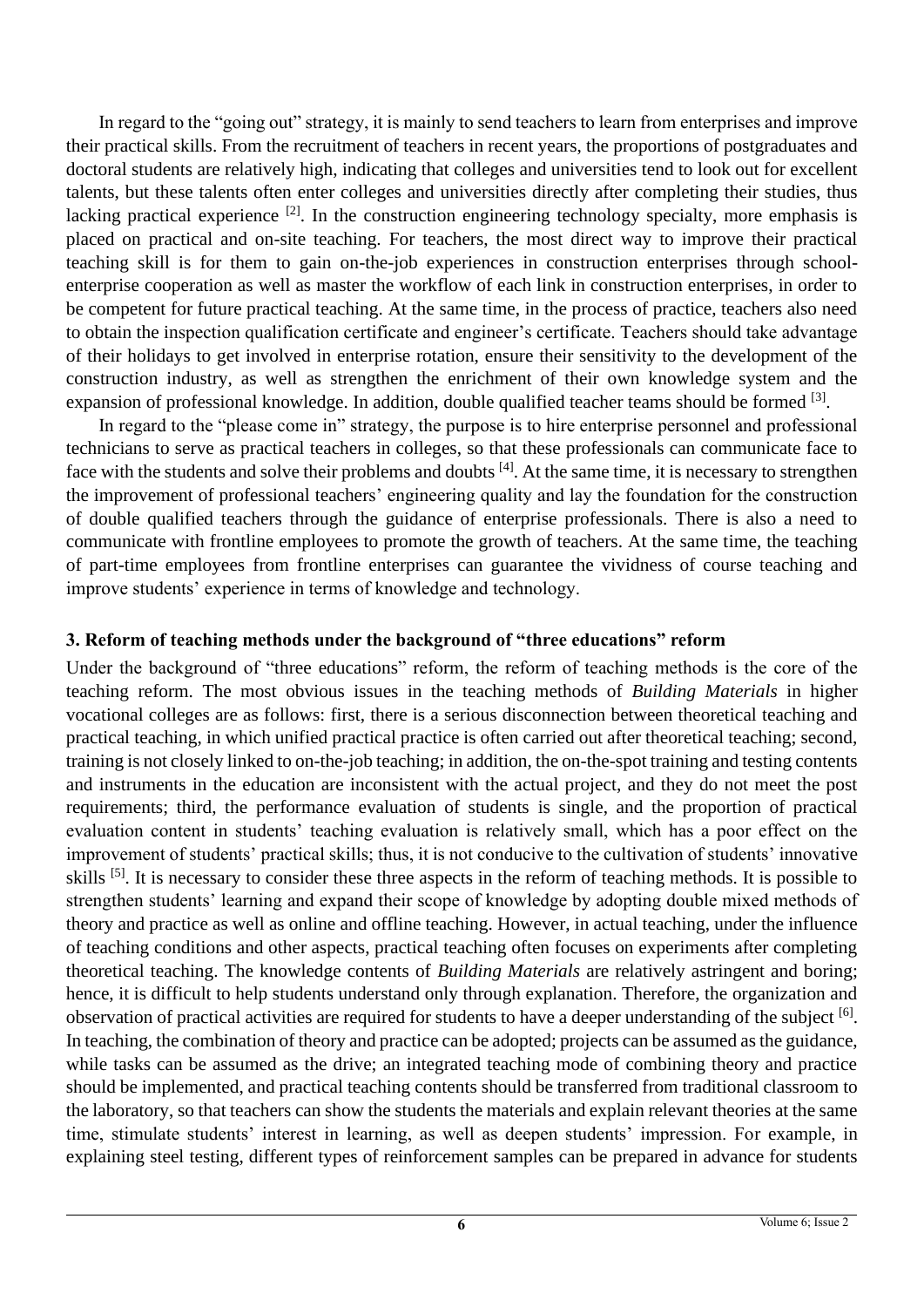to observe. At the same time, teachers can also strengthen students' understanding of steel mechanics through cold bending demonstration and on-site stretching.

With the development of science and technology, the forms of teaching are becoming more abundant. Internet technology and intelligent technology have been integrated into classrooms to promote the development of online teaching and enrich teaching resources. Therefore, in teaching, teachers can use MOOC, cloud-based classroom, and other methods to search for high-quality courses online and guide students to learn from different angles and ways through online teaching means, so as to expand students' knowledge and make up for the lack in offline teaching [7]. In the case of *Building Materials*, the updating speed of its teaching materials is relatively slow, but in practical, its speed of update is quick. If the teaching materials are constantly taken as teaching reference, it will inevitably lead to obsolescence of teaching knowledge. Through the integration of science and technology teaching content, QQ group, and WeChat can be used to offer updated relevant materials to students, so as to help them expand their knowledge about construction materials [8].

### **4. Reform of teaching materials under the background of "three educations" reform**

Under the "three educations" reform, teaching materials are the carrier of teaching, which determine what should be taught. They play an important role in students' acquisition of knowledge and skills as well as promote the improvement of teaching ability and literacy. In China, the construction industry develops fast. With the development of real estate industry, the types of building materials and detection methods are constantly being innovated. This requires staffs who are highly skilled in detection [9]. However, the update speed of its teaching materials is slow, which does not meet the development requirements of the current construction industry. Therefore, in the reform of teaching materials, it is necessary to break the barriers of disciplines, reasonably compile teaching materials according to the enterprise testing process and requirements, integrate the new processes and policies of construction materials into the teaching materials, and carry out testing and classification of various materials in combination with the materials applied in construction engineering. For each kind of material testing, relevant units should be entrusted to carry out practical research, so as to optimize the arrangement of teaching plans based on the actual production of construction enterprises [10]. At the same time, there is a need to constantly update the teaching materials, pay attention to new technologies and new materials in the construction industry, as well as integrate the contents of students in obtaining cost engineers and constructors in the future, so as to provide adequate job preparation.

# **5. Conclusion**

In conclusion, *Building Materials* is a practical teaching content in higher vocational colleges. In the development of teaching activities, it is necessary to strengthen the innovation and reform of the curriculum in line with the background of "three educations" reform, optimize teachers, teaching methods, and teaching materials, as well as improve the teaching effect.

#### **Disclosure statement**

The author declares that there is no conflict of interest.

#### **References**

[1] Liu Q, 2021, Discussion on Curriculum Reform of Building Materials and Detection in Higher Vocational Colleges under the Background of Reform of "Three Educations". Modern Property